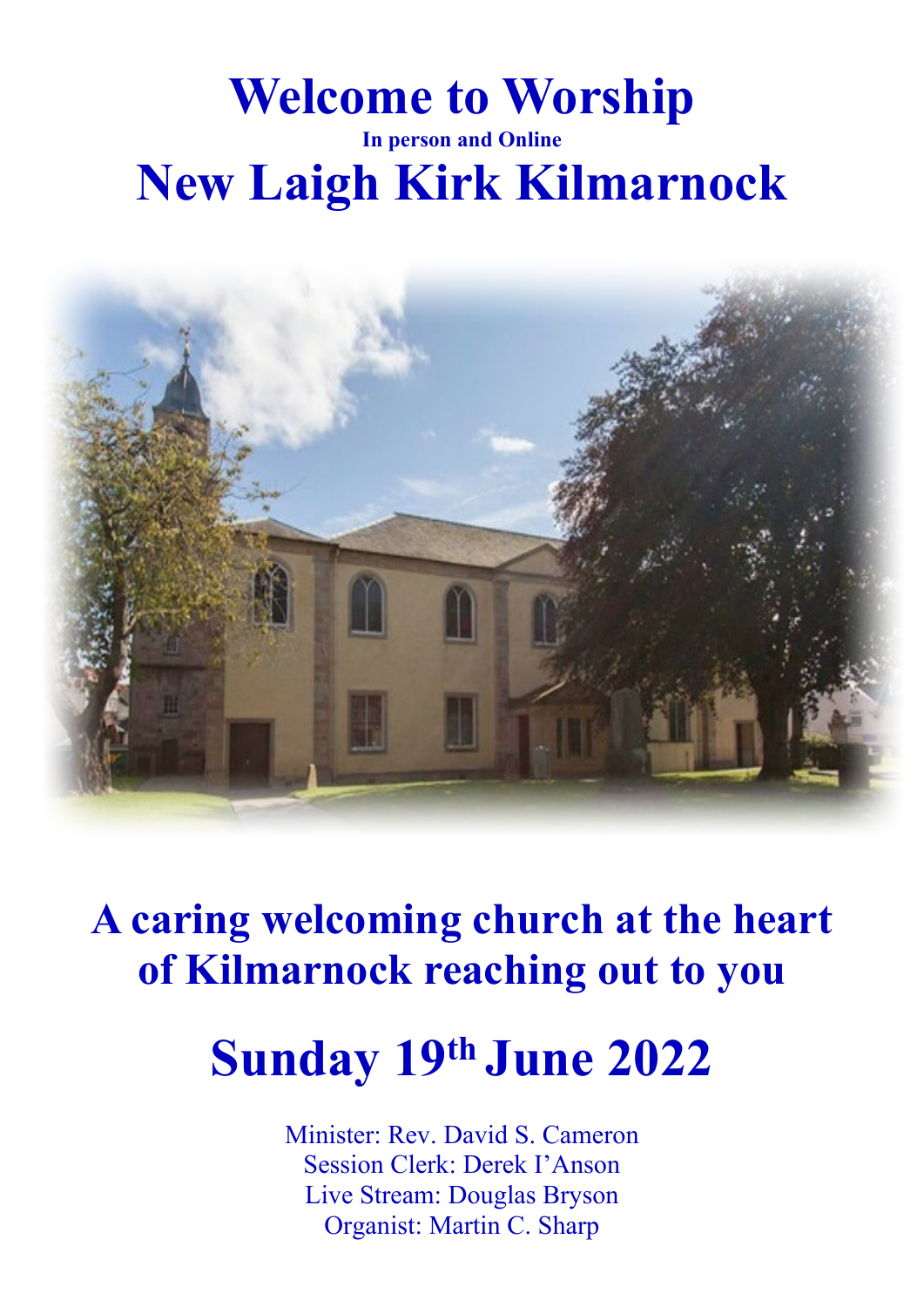## **Welcome**

A very warm welcome to our worship this morning from all at New Laigh Kirk. We are delighted you are here today and hope you enjoy worshipping with us. Please make yourself known to those sitting beside you. Tea and coffee is served in the church immediately after the service, please join us for company and a catch up.

Whether you are a guest or regular attender we invite you to find your welcome place among us, a place to belong, to join in regular worship, to join in the life of our Kirk.

As part of the family of God and gifted with many and varying talents, we try to use these gifts to deepen our faith, care for each other, and to spread into our town and parish the good news of God's love for all.

May God richly bless you in your worship today.

## **Order of Service**

Call to worship

Hymn 457 All hail the power of Jesus' Name! Let angels prostrate fall; bring forth the royal diadem, *and crown him Lord of all.*

Crown him, you martyrs of your God, who from his altar call; praise him whose path of pain you trod, *and crown him Lord of all.*

Let every tongue and every tribe, responsive to the call, to him all majesty ascribe, *and crown him Lord of all.*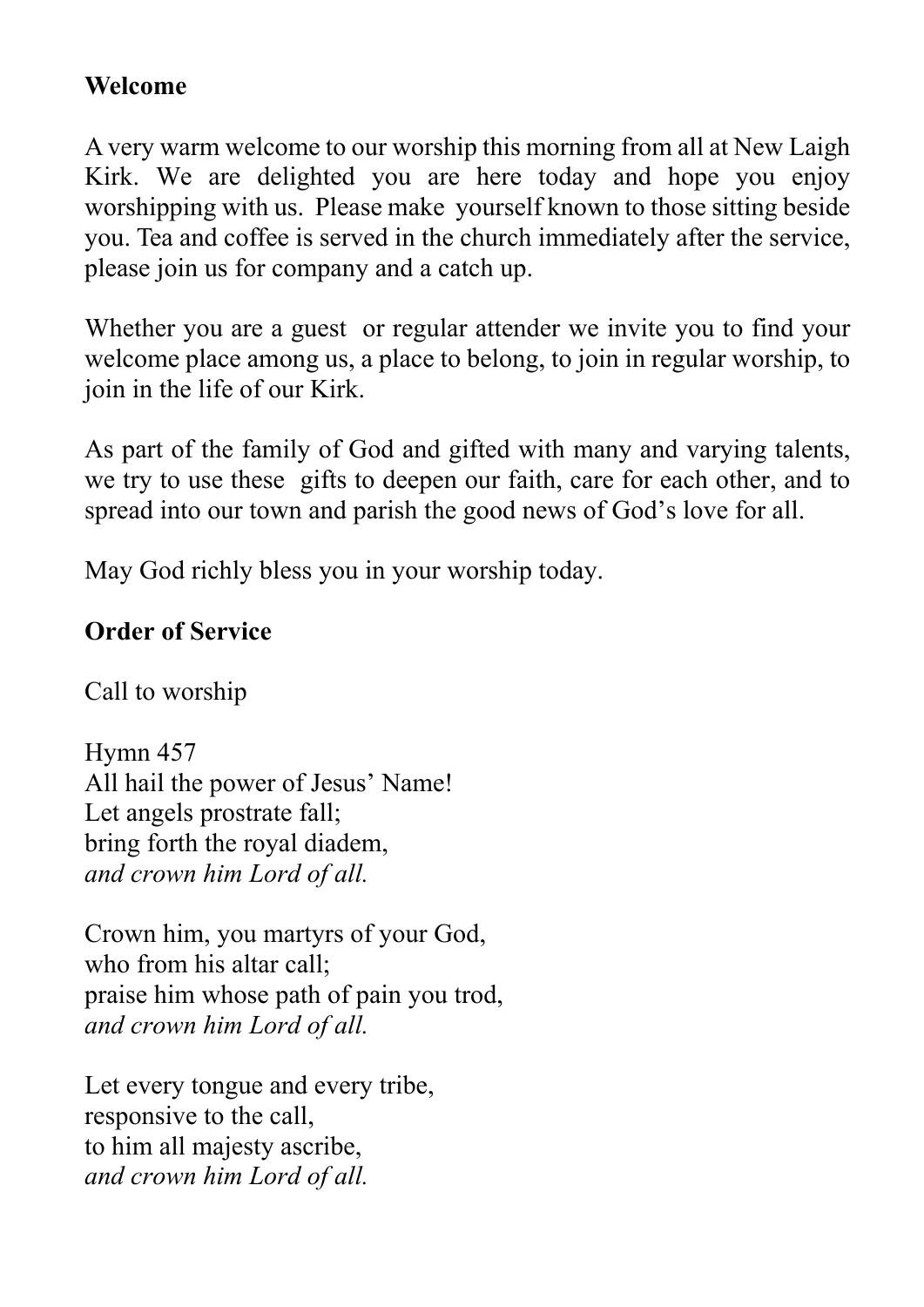Oh, that with yonder sacred throng, we at his feet may fall; join in the everlasting song, *and crown him Lord of all!*

#### Prayer

Father, we love You, We worship and adore You, Glorify Your name in all the earth. Glorify Your name, Glorify Your name, Glorify Your name in all the earth.

Jesus, we love You, We worship and adore You, Glorify Your name in all the earth. Glorify Your name, Glorify Your name, Glorify Your name in all the earth.

Spirit, we love You, We worship and adore You, Glorify Your name in all the earth. Glorify Your name, Glorify Your name, Glorify Your name in all the earth.

Reading Galatians 3:23-29

Video Anthem: Be still, my soul Be still, my soul: the Lord is on your side; bear patiently the cross of grief or pain; leave to your God to order and provide; in every change he faithful will remain. Be still, my soul: your best, your heavenly Friend through thorny ways leads to a joyful end.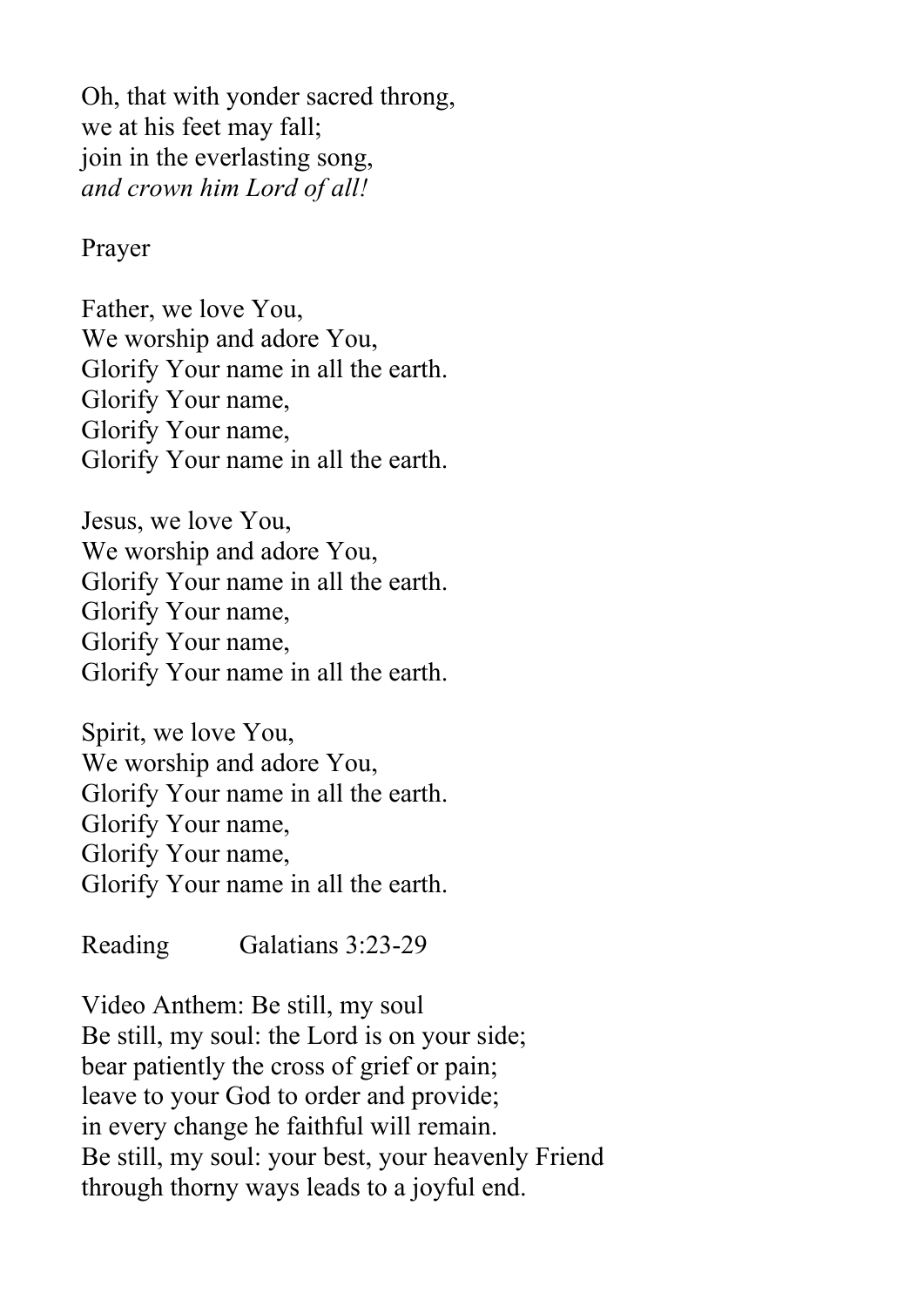Be still, my soul: your God will undertake to guide the future as he has the past. Your hope, your confidence let nothing shake, all now mysterious shall be bright at last. Be still, my soul: the waves and winds still know his voice, who ruled them while he lived below.

Be still, my soul: the hour is hastening on when we shall be for ever with the Lord, when disappointment, grief, and fear are gone, sorrow forgotten, love's pure joy restored. Be still, my soul: when change and tears are past, all safe and blessèd we shall meet at last.

Reading St Luke 8:26-39

Hymn 456 Christ is the world's true light, its captain of salvation, the daystar clear and bright of every race and nation; new life, new hope awakes, where people own his sway: from bondage freedom breaks, and night is turned to day.

In Christ all races meet, their ancient feuds forgetting, the whole round world complete, from sunrise to its setting: when Christ is throned as Lord, we shall forsake our fear, to ploughshare beat the sword, to pruning-hook the spear.

One Lord, in one great name unite us all who own you;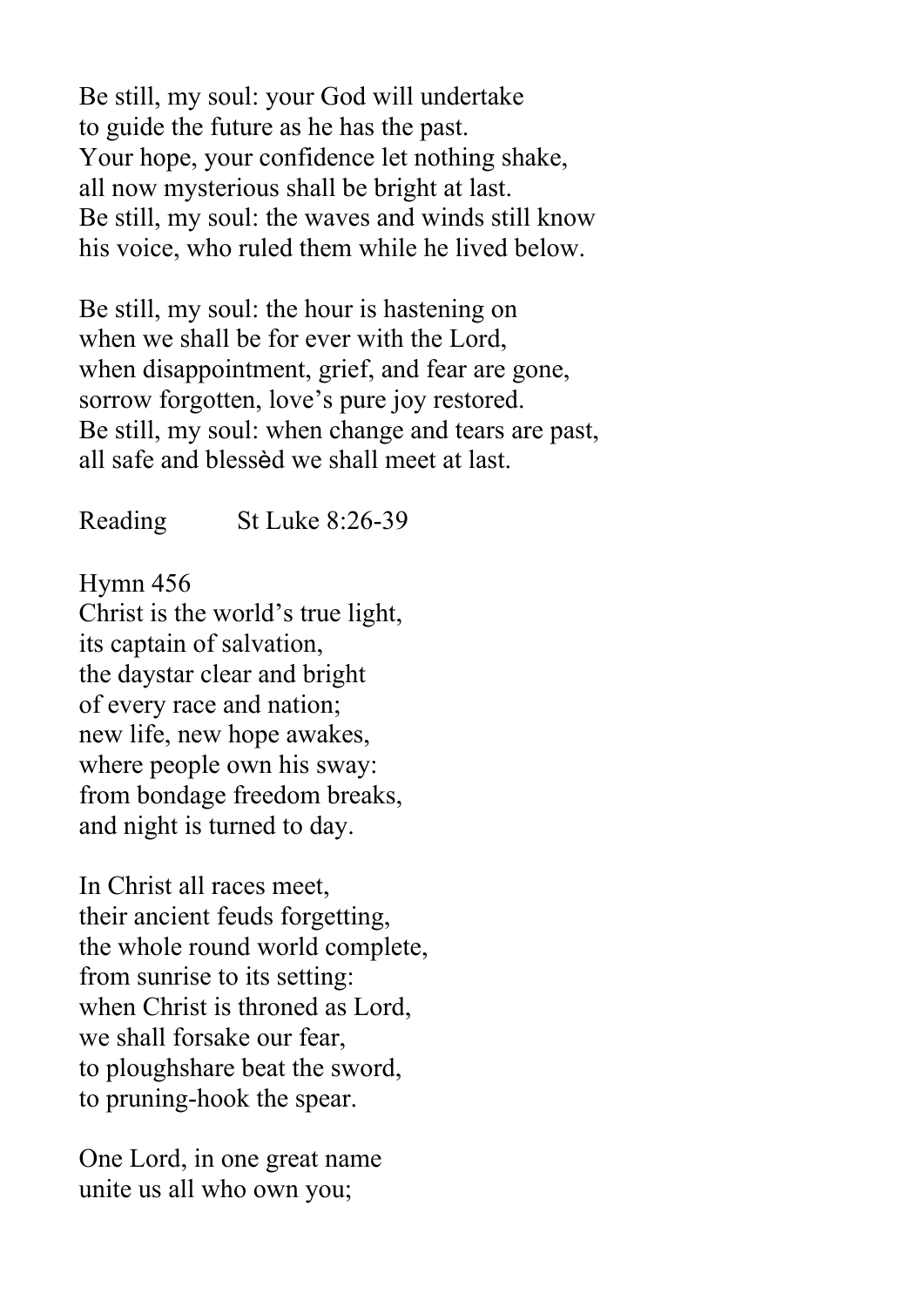cast out our pride and shame that hinder to enthrone you; the world has waited long, has travelled long in pain: come, heal its ancient wrong, come, Prince of Peace, and reign.

Prayer of Intercession

Hymn 706 For the healing of the nations, Lord, we pray with one accord; for a just and equal sharing of the things that earth affords. To a life of love in action help us rise and pledge our word.

Lead us forward into freedom, from despair your world release, that, redeemed from war and hatred, all may come and go in peace. Show us how through care and goodness fear will die and hope increase.

All that kills abundant living, let it from the earth be banned; pride of status, race, or schooling, dogmas that obscure your plan. In our common quest for justice may we hallow life's brief span.

You, Creator-God, have written your great name on humankind; for our growing in your likeness bring the life of Christ to mind; that by our response and service earth its destiny may find.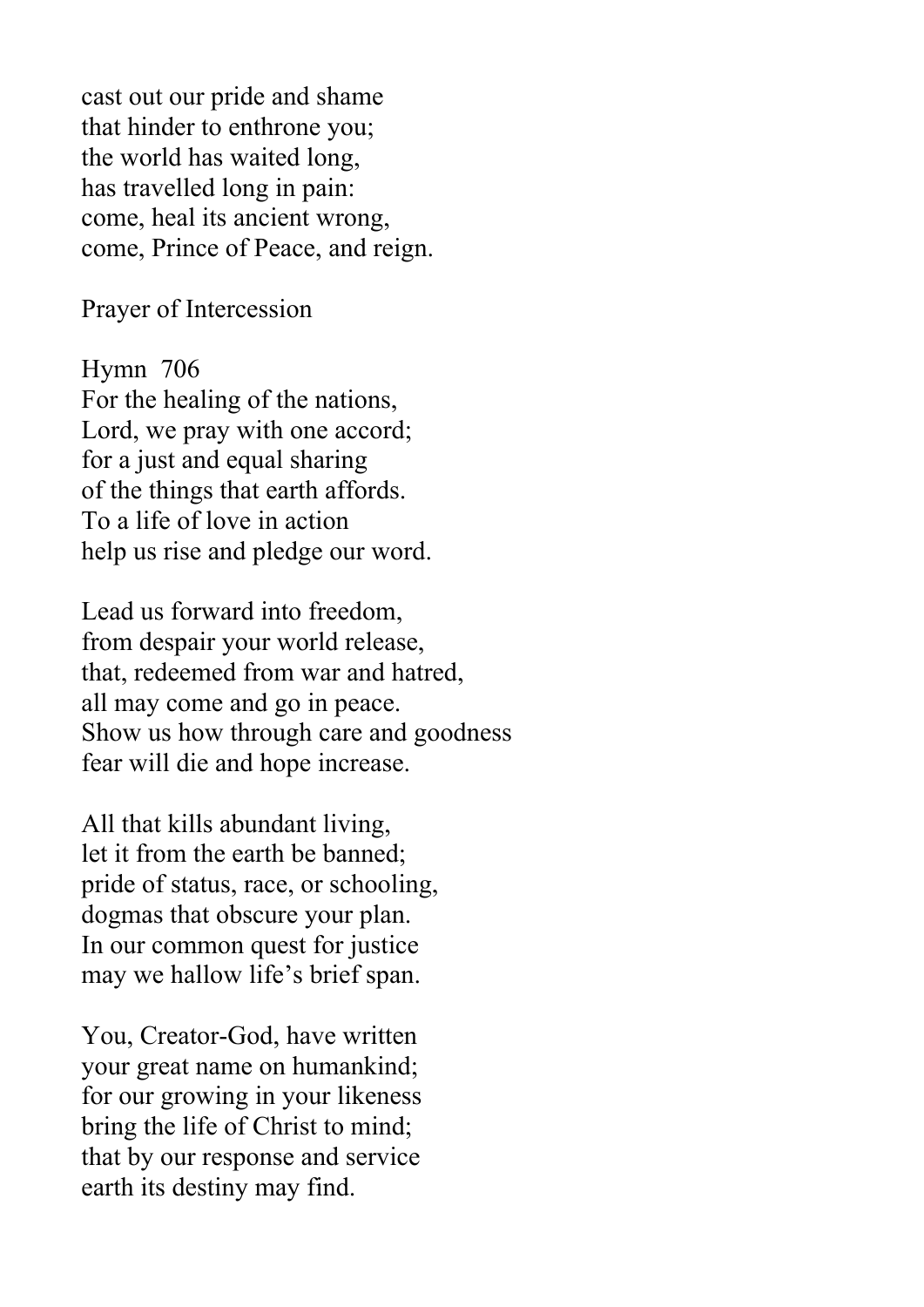Sermon

Prayer of Dedication

Hymn 512 To God be the glory, great things he has done! So loved he the world that he gave us his Son, who yielded his life an atonement for sin, and opened the life-gate that all may go in.

*Praise the Lord! Praise the Lord! Let the earth hear his voice! Praise the Lord! Praise the Lord! Let the people rejoice! Oh, come to the Father, through Jesus the Son, and give him the glory! Great things he has done!*

O perfect redemption, the purchase of blood, to every believer the promise of God; for every offender who truly believes, that moment from Jesus a pardon receives. *Praise the Lord! Praise the Lord!…..*

Great things he has taught us, great things he has done, and great our rejoicing through Jesus the Son: but purer, and higher, and greater will be our joy and our wonder, when Jesus we see. *Praise the Lord! Praise the Lord!……*

Benediction

Audio Visual and Copyright Licences PPL Church Licence 1630911 PRS for Music Church Licence 889347 Church Copyright licence 569416 Music Reproduction licence 569423 Church Video licence 889354